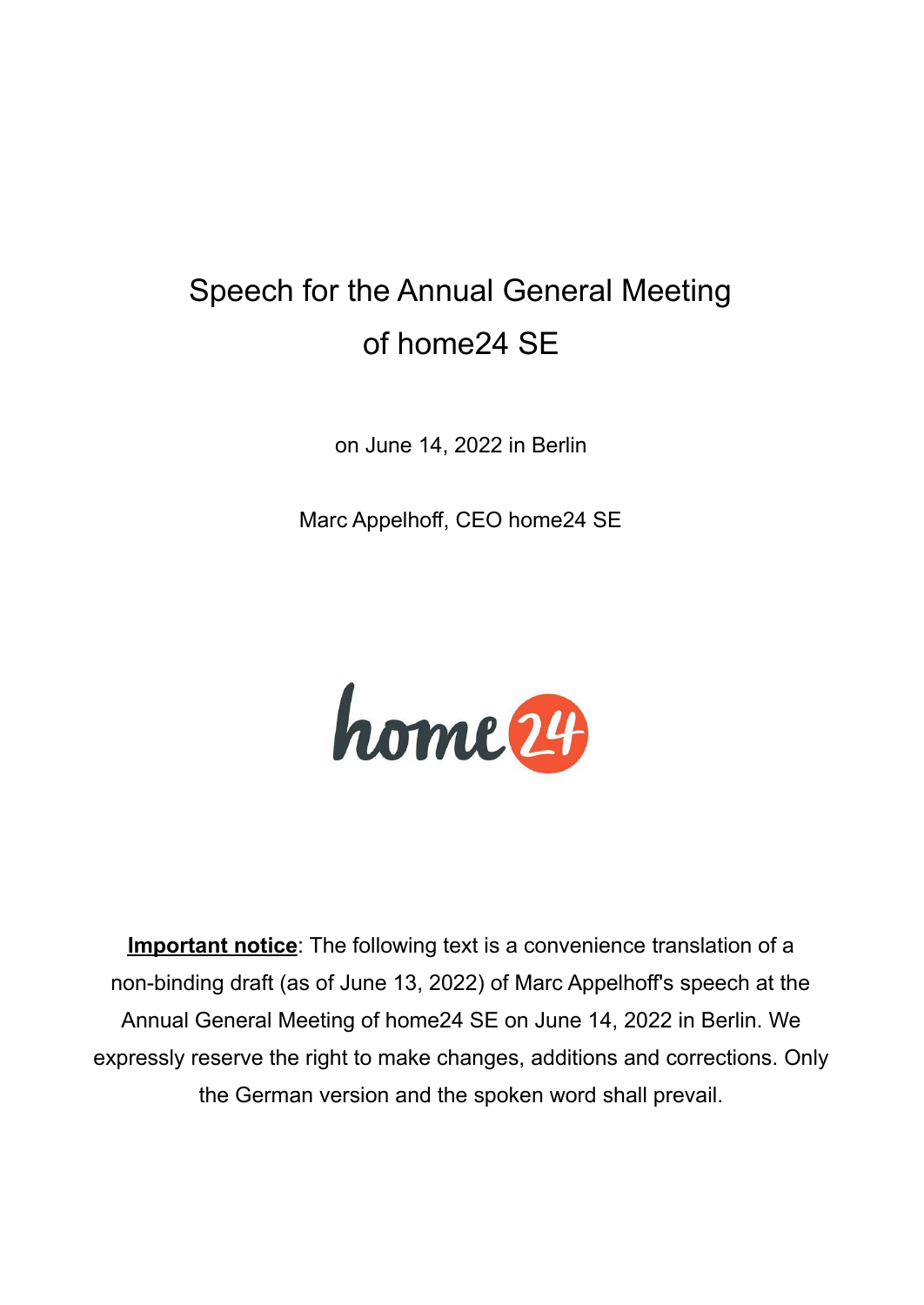Dear Shareholders,

Ladies and Gentlemen,

I would like to welcome you – also on behalf of my colleagues from the Management Board Brigitte Wittekind and Philipp Steinhäuser – to our Annual General Meeting.

Unfortunately we have to hold our Annual General Meeting digitally again this year, by now for the third time. I would like to thank you for joining us today and thus showing your interest in our company.

When our Annual General Meeting was held last year, the lockdown had just ended, vaccinations were available for most of the population and many assumed that the end of the pandemic was imminent. But by the fall of last year, Corona case numbers were rising again, supply chains remained fragile due to outbreaks in China, and the first hints of rising inflation rates found their way into the media - and also into our mailbox through specific price increases by our business partners. With the war in Europe raging since February of this year, we are all faced with new challenges. konfrontiert.

All this shows: The overall economic situation remains difficult and our industry is not exempt from this. Against this backdrop, we are first and foremost proud that we achieved a great deal in the past fiscal year. Starting from a very strong 2020, we increased sales by another 27 percent to 616.5 million euros.

EBITDA in 2021 amounted to EUR 1.4 million and was characterized by strong investment activity. The focus in the past year was clearly on growth. Therefore, we consequently invested every euro above our target of a positive EBITDA margin in new customer acquisition. We achieved this goal, and in the second half of the year in particular we gained market share on a strong scale.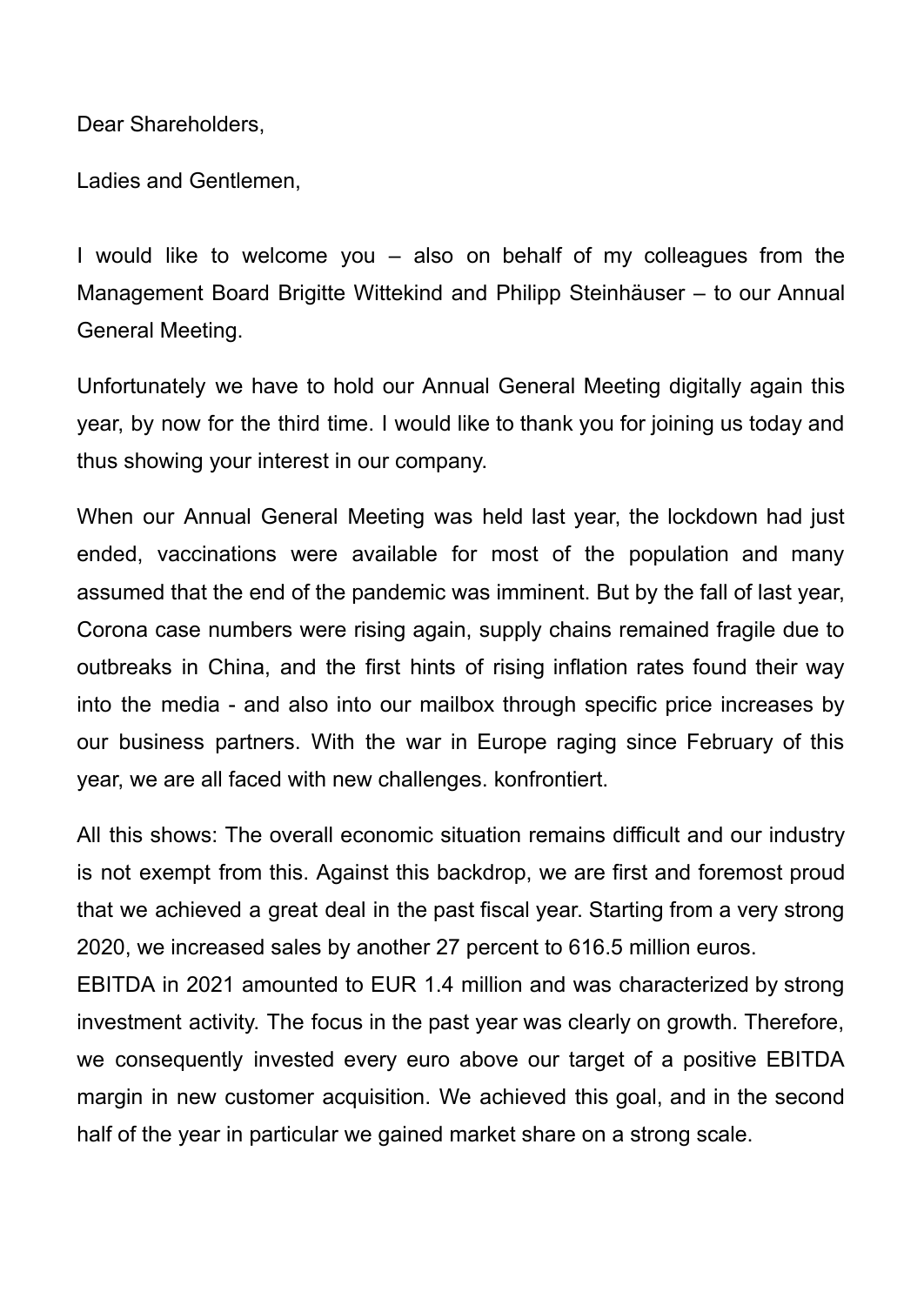To put things in a broader perspective: In the past two years, home24 has grown by almost 80 percent and gained 800,000 new customers. The fact that this was achieved at a time when most stationary stores were open again shows that we have convinced our customers of the benefits of online shopping. The turn of consumers towards online purchasing of home and living products was neither a flash in the pan nor a purely evasive movement. On the contrary, we see a constant change in consumers' needs and are aligning our strategy precisely to this. Compared with other sectors, the online share in furniture retailing is still significantly lower, so we expect further sustainable growth impulses from increasing online penetration.

Looking ahead, we see a decade for home24 that will be characterized by significant growth. This does not mean that we will report double-digit revenue growth quarter after quarter - but we firmly believe that the change in buying behavior and the benefits of our business model for customers will also be reflected in rising revenues and market shares in the long term.

home24 is now one of the leading pure play online furniture retailers, and to ensure that it remains that way, we focus on customer satisfaction above all else in everything we do. As a data-driven company, we do everything we can to make the shopping experience - also known as the customer journey - as positive as possible. This starts with inspiring our customers with a curated selection rather than overwhelming them with sheer volume. Intuitive ordering processes, fast and reliable delivery continue to ensure a very high level of satisfaction. This is regularly reflected in our surveys, which reflect a high willingness to recommend us to others. We maintained this so-called Net Promoter Score at a persistently high level even during the phase of highest order volume, when we simultaneously had to cope with staff shortages and other challenges in the supply chain.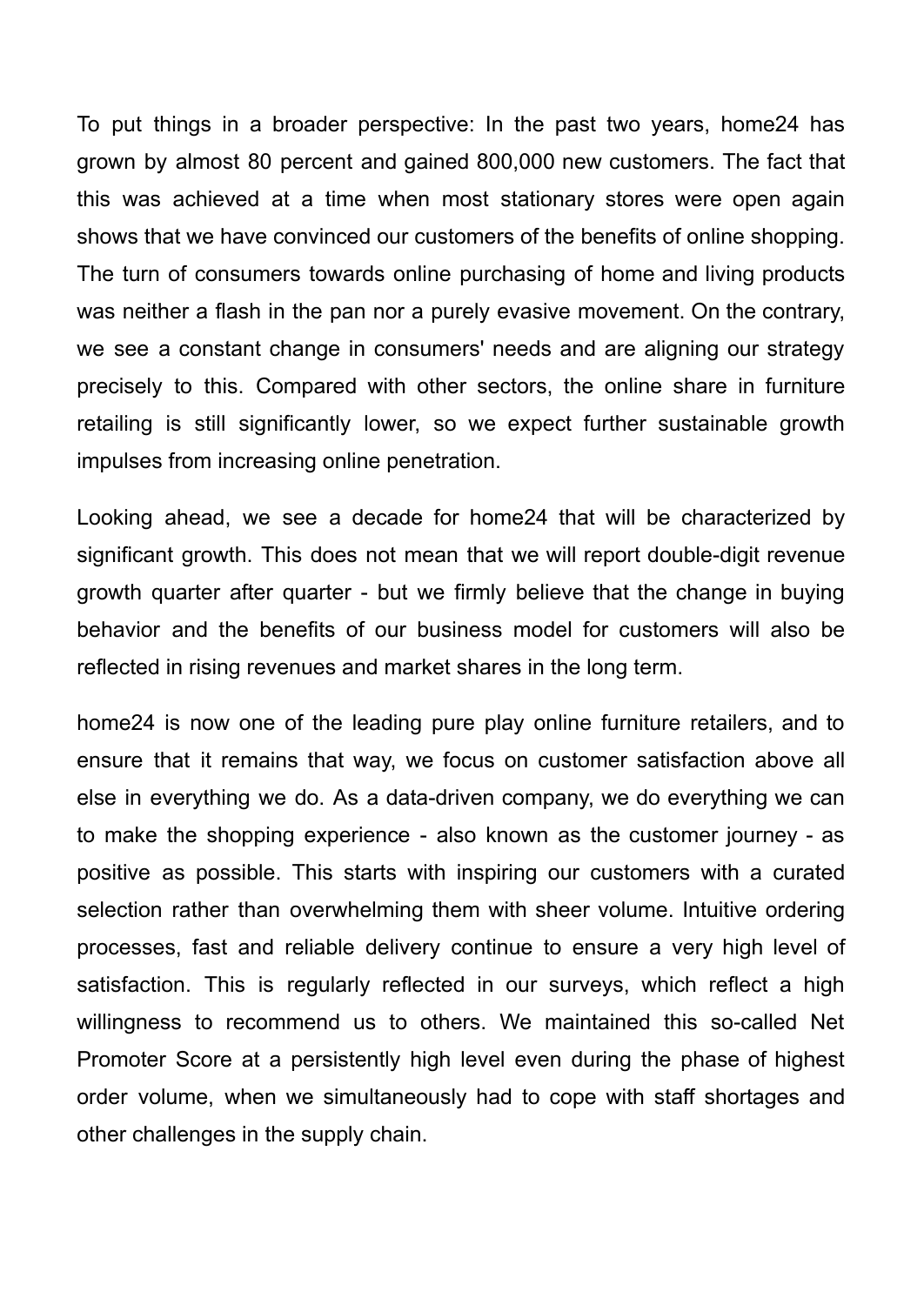Another indicator that we are meeting the needs of our customers is our low return rate. Although we allow our customers in Europe to return their goods free of charge, our return rate of just 7 percent is far below that of other online order companies. And that is no coincidence: we achieve a low return rate through good consulting, both on our website and in the showrooms. Even those who do not have the opportunity to visit one of our showrooms can seek consultation from there via video chat. We have also expanded our spare parts logistics and thus further minimized returns. Fewer returns not only mean lower costs for home24, but also a significantly lower environmental impact due to fewer transport routes and less packaging material.

We also made investments in our other key differentiators: We have selectively expanded our curated and inspirational assortment and added small items of furniture, decorative items, and accessories. In this way, we are increasing the frequency of purchases and strengthening the loyalty of our customers. We have also expanded our own-brand assortment. On the one hand, this provides our customers with orientation, as each private label stands for a specific design or product philosophy. For example, we offer furniture made of natural wood under the Ars Natura brand, Mørteens stands for Scandinavian-inspired design, and ars manufacti for the trendy industrial style. On the other hand, we have decisive competitive advantages with our own brands. This is because we ourselves act as both producer and seller. This enables us to achieve an extremely attractive price-performance ratio for our customers, while also achieving a better margin thanks to the extended value added. IT-supported analysis of trends and customer requirements enables us to offer an attractive product range with shorter delivery times and optimized warehousing costs. Our own brands are supplemented by selected ranges from relevant brands.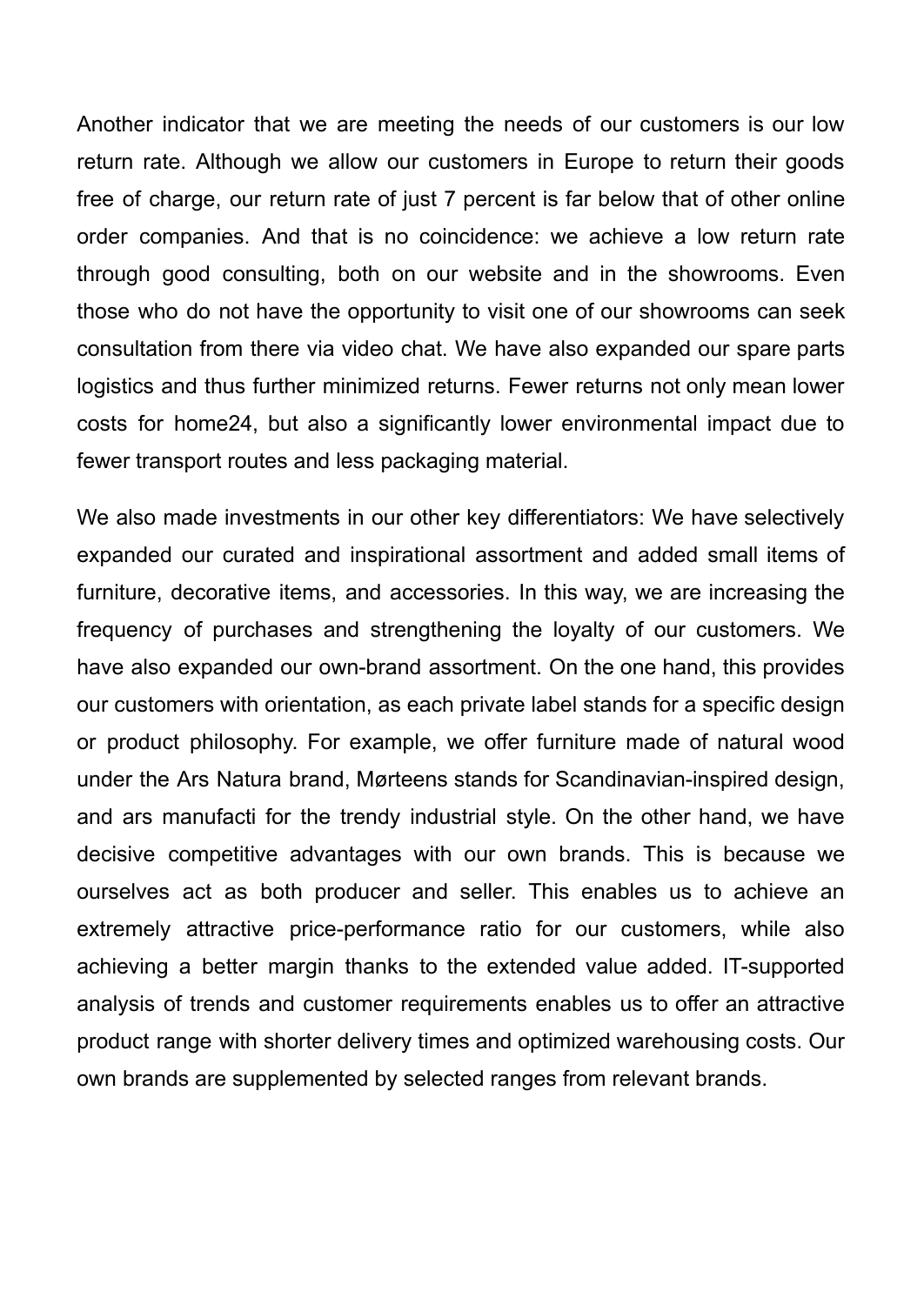The most important aspect for our customers and their purchase decision is a satisfying shopping experience. It starts with the first contact with our website or app, which both offer orientation and at the same time inspire with a diverse selection. Trend and style recommendations guide through our range, provide inspiration, and enable comparisons. Increasingly, our customers are also using virtual reality representations to visualize individual pieces of furniture in their personal homes.

An essential part of the customer journey is the delivery: Particularly with large pieces of furniture that are delivered in several packages, the demands on logistics are high. Reliable delivery without damage is a matter of course for customers - which is why we have invested further in precisely this performance promise. In 2021, for example, we once again improved processes and made them more efficient. The newly introduced home24 delivery teams, which have so far taken over deliveries requiring two people in selected metropolitan areas, have had a particularly large impact on customer satisfaction. personal homes.

In all of this, we are aware of our responsibility to the environment and society. First of all, I would like to emphasize that our business model is resource-friendly per se: We don't operate oversized sales areas in industrial parks that have to be lighted, heated or cooled, and which in the end can only show part of the range of products on offer. And we save our customers trips to precisely these partly secluded commercial areas. Instead, we are constantly improving our technology to make it easier for our customers to make their choice, for example, with virtual reality displays, and to further improve the home-from-home shopping experience. In addition, our showrooms, which are located in the heart of metropolitan areas and are therefore accessible by public transport, offer further opportunities to take a closer look at our products. In the showrooms, we create spaces for creative design: Above all, we offer a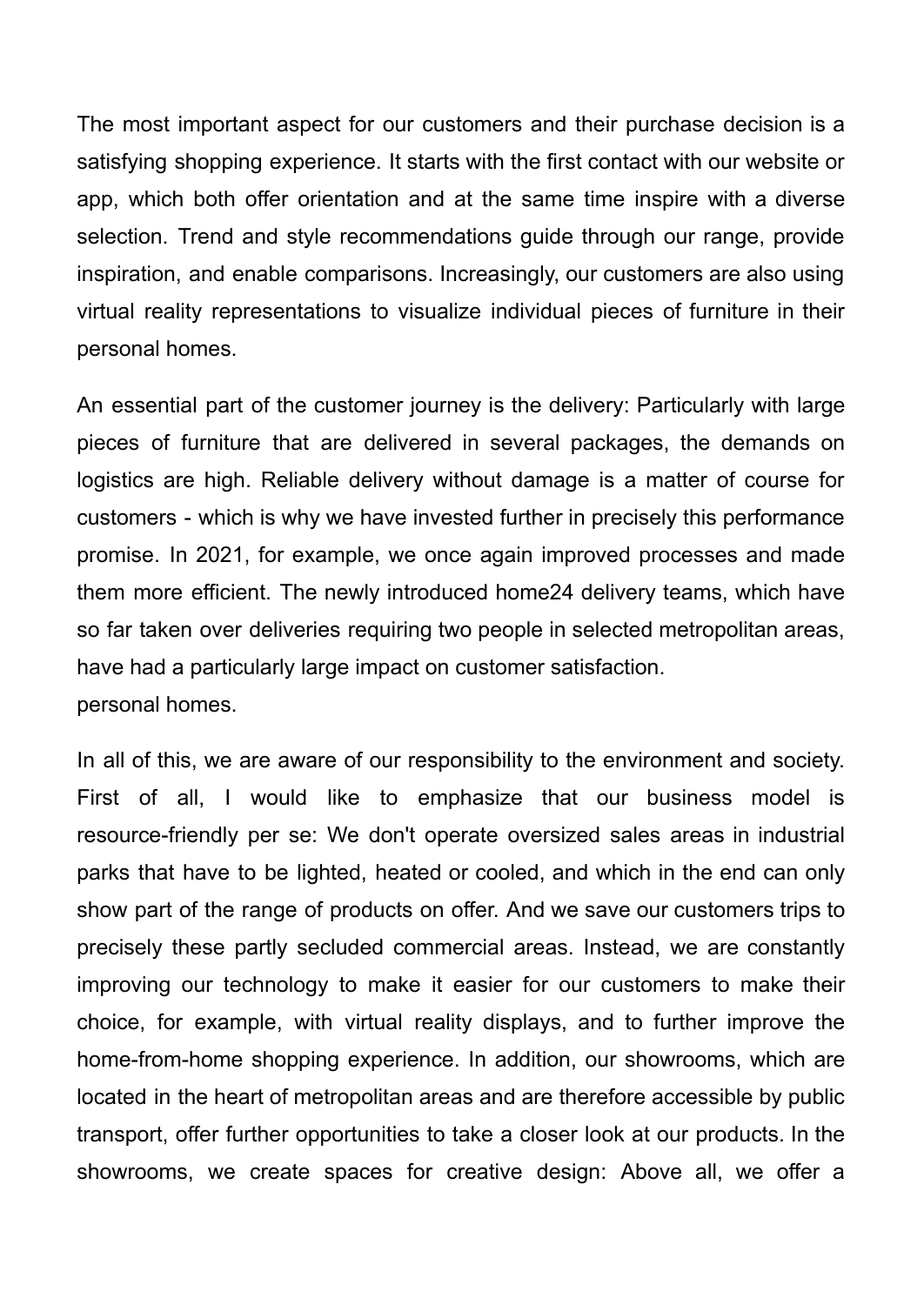comprehensive touch and feel for the presentation of our own brands and can provide advice on the actual product.

In addition, we are successfully driving forward our #forabetterhome sustainability strategy. In this regard, we are placing a special focus on climate protection, among other things. That is why we have already been measuring our CO2 emissions with an independent partner since 2019 and have our calculation verified by TÜV Rheinland. The collection of emissions data not only helps us to better understand our impact on the environment, but also enables us to set ourselves ambitious targets for reducing our emissions. For example, by switching to green electricity, we were able to achieve a 21% reduction in Scope 1 and 2 emissions in our most recent measurement compared to the previous year. We compensate for the emissions that we have not yet been able to reduce by supporting WWF gold standard certified projects. For example, we are currently supporting the construction of wind turbines and working to preserve the rainforest in Rwanda. Thanks to our commitment, we have been able to describe our business activities as climate neutral since 2019.

That we are on the right track with our efforts has also been confirmed by neutral parties: In 2021 our sustainability activities were assessed by the Institutional Shareholder Services group of companies (ISS). The assessment of sustainability performance is based on around 100 selected criteria depending on the industry in which home24 operates. In order to establish comparability within the industry, the companies assessed are assigned a rank from one to ten, with companies in the first rank demonstrating the best relative performance within the respective industry. We are proud that our sustainability efforts already place us among the top 20% in our industry.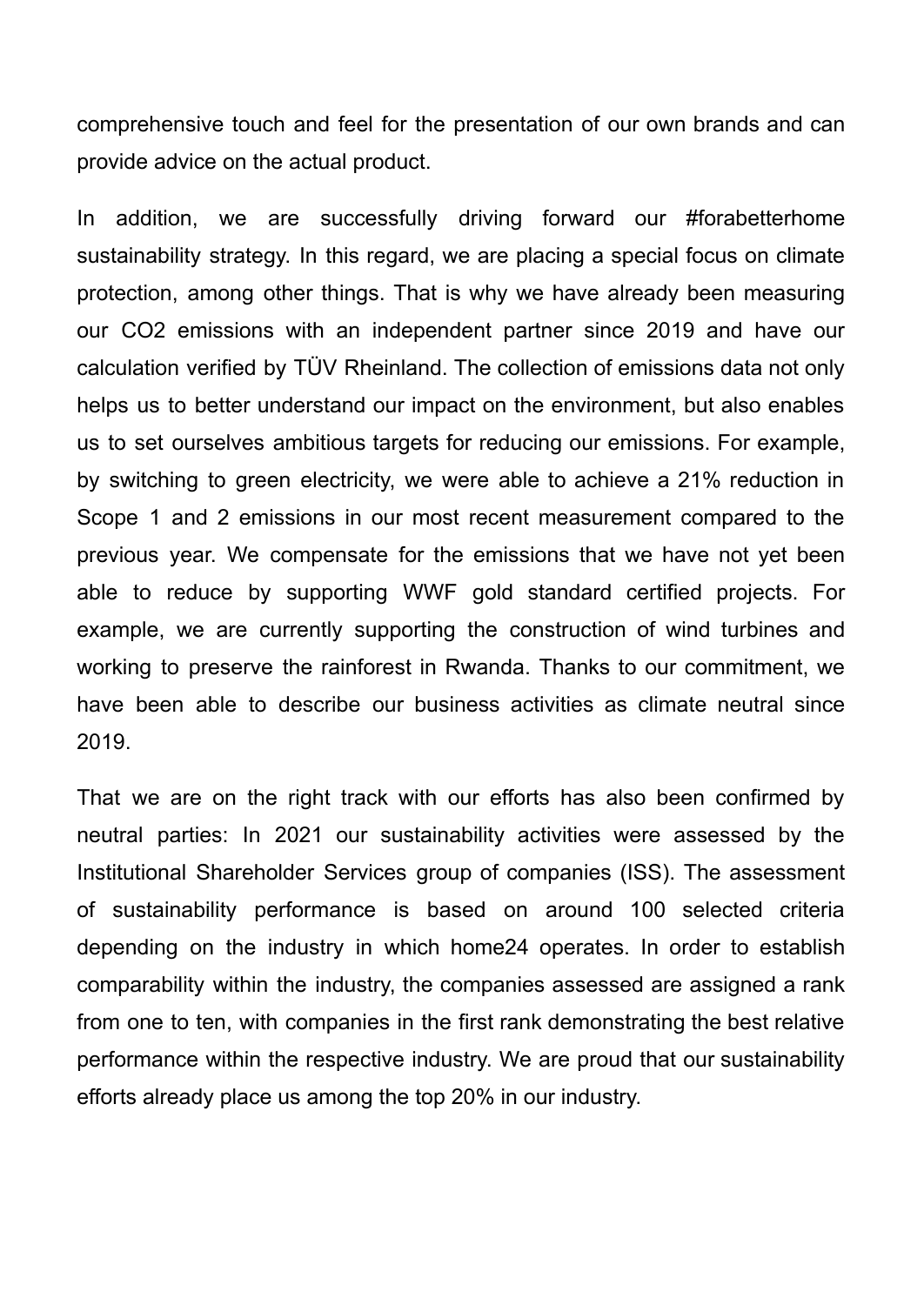With all these further developments and additions to our business model, we are making home24 the leading go-to destination for the online Home & Living segment. We intend to continue on this course in the current year, even if we are currently meeting with resistance. This is because rising inflation and Russia's war against Ukraine have pushed consumer sentiment in Europe and Germany down to its lowest level in decades. In anticipation of dramatically rising costs for heating, mobility and food, many consumers have postponed major purchases, at least for a while. We also felt the effects of this in the first quarter of 2022, when sales fell by 14 percent compared with the - extremely strong - period of the last year. Although we can still look back on impressive growth in a two-year comparison, the signs of a slowdown on the demand side are unmistakable. Added to this are the ongoing disruptions in global supply chains, which affect us as much as the industry as a whole. We are accepting this challenge and are clearly focusing on the factors we can influence ourselves.

We embarked on a very significant strategic move at the end of 2021: The acquisition of the lifestyle brand Butlers. Some of you may have wondered how Butlers, of all things, with its strong presence in the pedestrian zones of Germany and selected regions of Europe, fits in with an online furniture retailer. In our opinion, it is an excellent fit. Because from the first conversation with Butlers founder - and now home24 shareholder - Wilhelm Josten to the present day, the collaboration has been characterized by an enthusiasm for a hospitable home and an entrepreneurial curiosity to get the best out of the shared potential.

Butlers represents the ideal complement for home24. I presented our private label strategy to you earlier, which is gaining an increasing importance for us. Butlers is really excellently positioned in this field, especially in product categories in which home24 has not been active to date. Conversely, the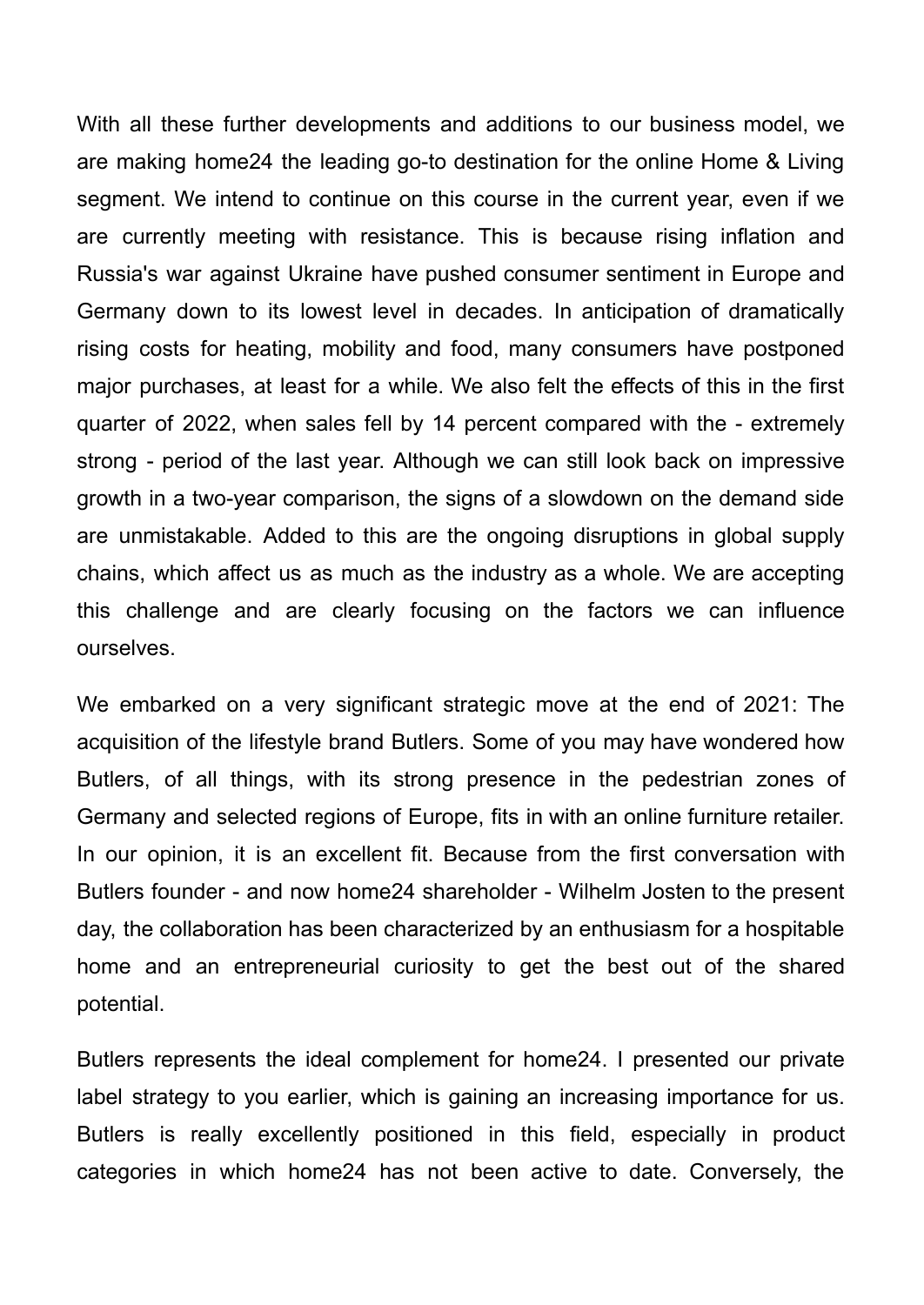Butlers brand will have the opportunity to expand its range with home24 furniture and benefits from our online, technology and logistics expertise. We have already started to develop this synergy potential together, with a clear profitable growth path in mind. Together, we will further expand our market position.

The product segments complement each other perfectly, as Butlers supplies exactly the household articles, tableware and decorations that go with our furniture. The more seasonal nature of Butlers' business means that we will have the opportunity to come into contact with our customers even more frequently in the future. Probably very few people buy large pieces of furniture several times a year, but most buy Easter or Christmas decorations or gifts several times a year. And when it comes to customer contact, it is important to remember that around 40 million customers come in contact with Butlers every year, whether in the stores or the online store. We can now target them and draw their attention to home24.

In the meantime, we have made good progress with the integration: The first joint store under the home24 and Butlers brands has opened in Berlin. In the future, we want to display a curated range of home24 furniture in selected Butlers stores and thus create additional incentives to buy. We sell Butlers products on our home24 website, and under the claim "Zusammen wird's ein Zuhause" (Together it's a home), selected home24 products will be available to order directly from the Butlers website in the very near future. A joint customer loyalty program is in the works and is due to be launched before the end of the year.

Another big step is the launch of our curated marketplace on the home24 website. With this, we are expanding our range to include selected brands and items from the household, home textiles, and decor sectors, thus creating an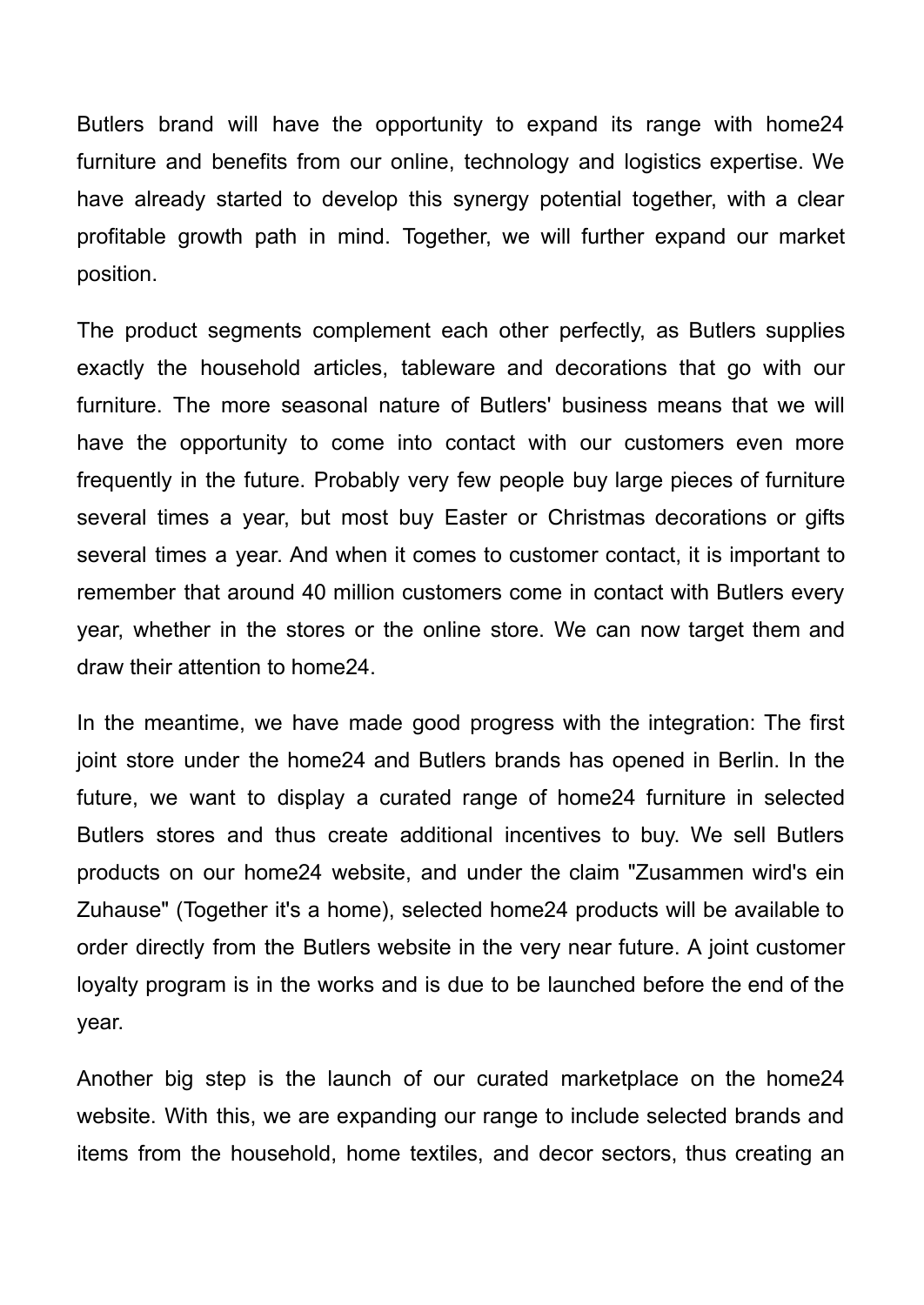additional offering for our clientele without having to take purchasing and storage risks ourselves. So far, more than 100 retailers have registered for our platform. Already in May we took the offer of some sellers live for a first soft launch. The initial data shows us that we definitely have the potential to further round off our home24 offering with the marketplace articles. We therefore expect the integration of the additional offering into our assortment to provide further impetus for growth.

## Ladies and Gentlemen,

home24 is on the right track and we still have many ideas on how to move the company forward. We are currently doing this in an enormously challenging economic environment. We know that even the most creative marketing campaign cannot persuade consumers to make purchases that they are putting off because of the increased cost of living. That is why this year we are placing an increased focus on profitability and our working capital. In addition to taking a stricter look at costs, we have therefore significantly lowered our marketing expenditure for customer acquisition in 2022. Investments will mainly go into the core business and the two key strategic projects Butlers integration and Marketplace that I described to you earlier.

We also expect the business figures to improve as early as the second quarter of 2022, also due to the effect of the first-time inclusion of Butlers in the consolidated financial results.

At this point I like to thank our employees, who have been delivering top performance for more than two years under constantly changing, extraordinary conditions. They are the ones who have managed and continue to manage all the consequences of lockdowns, home offices or supply chain disruptions. Our thanks and appreciation go to each and every one of you.